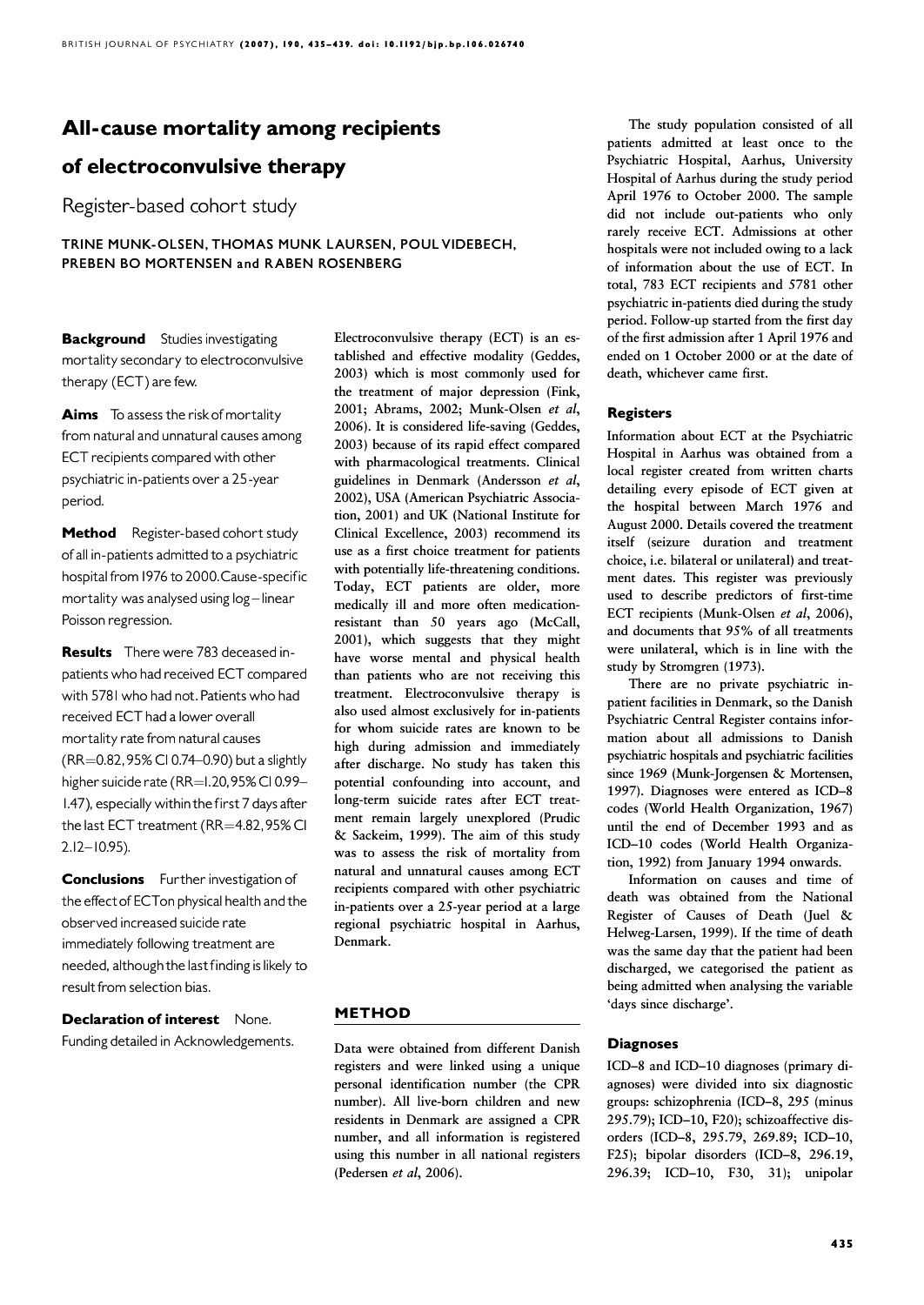depressive disorders (ICD–8, 296 (minus 296.19, 296.39, 296.89), 298 (minus 298.39); ICD–10, F32–39); other nonaffective psychosis (ICD–8, 297, 298.39, 301.83; ICD–10, F21–29 (minus F25); and 'other disorders' (remaining diagnoses).

## Data analysis

Data were analysed using the log–linear Poisson regression with SAS GENMOD version 8.02 for Windows, with personyears as an offset variable (Laird & Olivier, 1981; Andersen et al, 1993). All variables except gender were treated as timedependent. All relative risks (RR) were adjusted for gender, diagnosis, calendar period (5-year intervals) and age (10-year intervals). Wald's test was used to calculate 95% confidence intervals (CIs); CIs not including 1.00 indicated a statistically significant difference (at a 5% level) from the reference group.

### RESULTS

A total of 783 ECT patients died during the study period of around 25 years: 593 (76%) from natural causes and 190 (24%) from unnatural causes. The relative risk of mortality compared with the other psychiatric in-patients was 0.86 (95% CI 0.79–0.94). Among the 783 deceased ECT patients, 447 (57%) had been diagnosed with unipolar affective disorders, 178 (23%) with bipolar affective disorders, 55 (7%) with schizoaffective disorders, 46 (6%) with schizophrenia, 9 (1%) with other non-affective psychosis and 48 (6%) with 'other disorders'.

### Mortality from natural causes

The mortality rate from natural causes was lower for ECT patients than for other psychiatric in-patients (RR=0.82, 95% CI 0.74–0.90, Table 1). Data were reanalysed adjusting for days since last ECT. The first 7 days after receiving the last ECT were characterised by an increased mortality risk (RR=2.11, 95% CI 0.94-4.74), but results were based on only 6 patients and CIs overlapped with 1.00 (indicating a nonsignificant finding at the 5% level).

Owing to the decrease in mortality from natural causes among ECT-treated patients (Table 1), we performed additional analyses including specific causes of death (Table 2) and found a decreased mortality rate for respiratory diseases  $(RR=0.73,$ 

Table 1 Relative risk of mortality from natural causes among ECT patients and other psychiatric in-patients

|                                  | n    | Person-years | Relative risk (95% CI)                  |                                  |  |
|----------------------------------|------|--------------|-----------------------------------------|----------------------------------|--|
|                                  |      |              | <b>First</b><br>adjustment <sup>1</sup> | Final<br>adjustment <sup>2</sup> |  |
| <b>ECT</b> patients              | 593  | 20923        | $0.82(0.74 - 0.90)$                     |                                  |  |
| Other psychiatric in-patients    | 5018 | 188018       | Reference                               |                                  |  |
| Discharge status                 |      |              |                                         |                                  |  |
| <b>Currently admitted</b>        | 562  | 9513         | $1.35(1.23 - 1.49)$                     | $1.34(1.22 - 1.48)$              |  |
| Discharged within past 7 days    | 60   | 884          | $3.01(2.33 - 3.88)$                     | $2.98(2.31 - 3.86)$              |  |
| Discharged within past 8-30 days | 168  | 3079         | $2.34(2.01 - 2.74)$                     | $2.35(2.01 - 2.74)$              |  |
| Discharged more than 30 days ago | 4821 | 195465       | Reference                               | Reference                        |  |
| <b>FCT</b> treatment             |      |              |                                         |                                  |  |
| Within past 7 days               | 6    | 63           |                                         | $2.11(0.94 - 4.74)$              |  |
| Within past I-4 weeks            | 9    | 207          |                                         | $0.76(0.39 - 1.47)$              |  |
| More than 4 weeks ago            | 578  | 20316        |                                         | $0.84(0.76 - 0.92)$              |  |
| No ECT treatment                 | 5018 | 188356       |                                         | Reference                        |  |

ECT, electroconvulsive therapy.

1. Adjusted for gender, age (10-year intervals), calendar period (5-year intervals), diagnosis and previous admissions. 2. Adjusted for gender, age (10-year intervals), calendar period (5-year intervals), diagnosis, previous admissions, and days since last ECT treatment.

|  | Table 2 Cause-specific mortality for ECT-treated patients' |  |  |  |
|--|------------------------------------------------------------|--|--|--|
|--|------------------------------------------------------------|--|--|--|

| Cause of death                       | n   | Relative risk (95% CI) |
|--------------------------------------|-----|------------------------|
| Unnatural causes                     |     |                        |
| All unnatural causes                 | 190 | $1.10(0.92 - 1.30)$    |
| Suicide                              | 149 | $1.20(0.99 - 1.47)$    |
| <b>Accidents</b>                     | 41  | $0.80(0.56 - 1.14)$    |
| Natural causes                       |     |                        |
| All natural causes                   | 593 | $0.82(0.74 - 0.90)$    |
| Cardiovascular diseases              | 163 | $0.85(0.70 - 1.03)$    |
| Malignant neoplasms                  | 124 | $1.01(0.81 - 1.25)$    |
| Diseases of old age including stroke | 90  | $0.98(0.76 - 1.26)$    |
| Respiratory diseases                 | 77  | $0.73(0.55 - 0.95)$    |
| Other causes                         | 139 | $0.67(0.56 - 0.82)$    |

ECT, electroconvulsive therapy.

1. Based on 20 923 person-years.

2. Adjusted for gender, age (10-year intervals), calendar period (5-year intervals), diagnosis, previous admissions with other psychiatric in-patients as reference group.

95% CI 0.55–0.95) and other natural causes (RR=0.67, 95% CI 0.56–0.82). Mortality from cardiovascular diseases was also lower among ECT recipients than among other in-patients (RR $=0.85$ , 95% CI 0.70–1.03), but the difference was not statistically significant. For malignant neoplasm and diseases related to old age (including stroke), there was no difference in mortality rates between ECT-treated and other in-patients (Table 2).

#### Mortality from unnatural causes

Overall, there was a slightly increased but statistically insignificant mortality rate from unnatural causes among ECT patients (RR=1.10, 95% CI 0.92-1.30, Table 2). A total of 41 ECT-treated patients had died from accidents but this did not translate into an increased risk compared with other in-patients (RR=0.80, 95% CI 0.56-1.14, Table 2).

A total of 149 ECT patients died by suicide during the study period,  $112$  (75%) of whom had unipolar or bipolar affective disorder. Patients treated with ECT had a marginally significant trend towards an increased risk of dying by suicide (RR=1.20, 95% CI 0.99-1.47) compared with other in-patients (Table 2).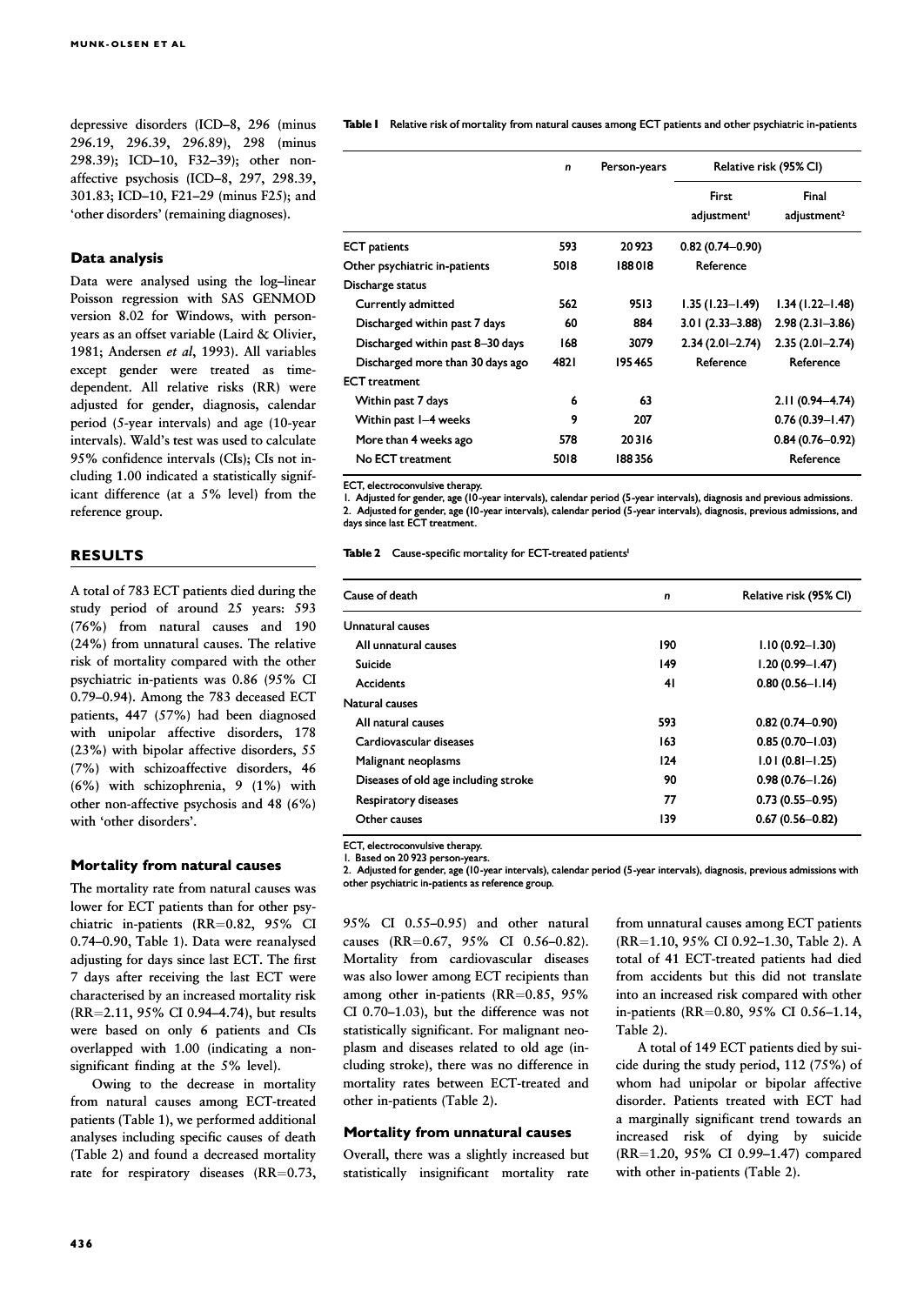Table 3 Relative risk of suicide among ECT patients and other psychiatric in-patients.

|                                  | n   | Person-years | Relative risk (95% CI) <sup>1</sup> |
|----------------------------------|-----|--------------|-------------------------------------|
| Days since discharge             |     |              |                                     |
| Currently admitted               | 126 | 9513         | $2.93(2.38 - 3.59)$                 |
| Discharged within past 7 days    | 39  | 884          | $9.49(6.80 - 13.24)$                |
| Discharged within past 8-30 days | 66  | 3079         | $4.77(3.67 - 6.19)$                 |
| Discharged more than 30 days ago | 681 | 195465       | Reference                           |
| FCT treatment <sup>2</sup>       |     |              |                                     |
| Within past 7 days               | 6   | 63           | $4.82(2.12 - 10.95)$                |
| Within past 1-4 weeks            | 7   | 207          | $1.48(0.69 - 3.16)$                 |
| More than 4 weeks ago            | 136 | 20316        | $1.23(1.01 - 1.52)$                 |
| No ECT treatment                 | 763 | 188 356      | Reference                           |

ECT, electroconvulsive therapy.

1. Adjusted for gender, age (10 -year intervals), calendar period (5-year intervals), diagnosis and previous admissions.

2. At Psychiatric Hospital, University Hospital of Aarhus.

Admission status and time since discharge are important confounders in the analysis of suicide in patients with affective disorders (Hoyer et al, 2004). The suicide rate in general (i.e. irrespective of ECT treatment) was almost 10 times higher if the patient had been discharged within the past 7 days before the suicide  $(RR=9.49,$ 95% CI 6.80–13.24, Table 3). Six patients had died by suicide within the first week after treatment (Table 3), three with unipolar depressive disorders, two with schizophrenia and one in the group with 'other disorders'. Patients treated with ECT in the past week had a greatly increased risk of suicide compared with other patients (RR=4.82, 95% CI 2.12-10.95). The risk declined towards that of patients not treated with ECT (but was marginally elevated) when the last session of ECT was more than 4 weeks previously  $(RR=1.23,$ 95% CI 1.01–1.52).

The increased suicide risk among ECT patients led us to examine the effect of the number of treatments. This varied from 3 to 17 among those who had died by suicide less than 7 days after discharge. Of the 6 ECT patients who died by suicide, 4 had received 10 or more treatments. The number of treatments received was not different from that of ECT patients who had died by suicide more than 1 week after discharge or ECT patients who had not died by suicide.

#### **DISCUSSION**

## Mortality from natural causes

The overall mortality rate from natural causes was lower among ECT than other in-patients. Analysis of cause-specific mortality revealed that ECT patients had a lower mortality from respiratory diseases and the group of remaining disorders, and a marginally lower mortality from cardiovascular diseases than patients never treated with ECT. Other studies have found similar, reduced rates among ECT patients (Avery & Winokur, 1976; Prudic & Sackeim, 1999; Geddes, 2003), but these studies were based on fewer ECT patients and shorter study periods. The consistency of our findings with these studies strengthens our belief that the reduced mortality from natural causes is not an artefact.

The observed decreased risk of mortality from natural causes in ECT recipients could be a result of selection bias if patients with poor physical health are less likely to receive the treatment. However, in Denmark the only contraindications to ECT have been cerebral and other aneurysms. The Danish guidelines are in line with recommendations from the American Psychiatric Association that 'no absolute medical contraindications to ECT exist' (American Psychiatric Association, 2001). Furthermore, many medical conditions are contraindications for pharmacological treatments (Andersson et al, 2002), and we therefore do not believe that selection bias has influenced this result.

Patients treated with ECT are a selected group. First, ECT remains the first choice for treatment-resistant depression (Thase & Rush, 1995) and where a rapid, definitive response is required because of the severity of a psychiatric or medical condition (American Psychiatric Association, 2001). Patients treated with ECT have longer hospital stays than other patients (Munk-Olsen et al, 2006), which testifies

to the severity of their illness. Second, ECT is used for treating patients with severe medical conditions for which antidepressants cannot be used. However, these aspects do not explain the decrease in risk of mortality from natural causes but suggest that ECT patients should have a higher mortality owing to these selection mechanisms.

The decreased mortality from natural causes might result from the rapid effect of ECT on depression, which may be accompanied by a more quickly established, better overall well-being compared with treatment with pharmacological agents (Philibert et al, 1995; Prudic & Sackeim, 1999). The decrease in mortality among ECT patients might arise because these patients respond positively to this kind of therapy and are therefore more likely to receive ECT again upon recurrence of symptoms. The repeated use of this modality and its rapid efficacy could produce the overall reduction in mortality (Prudic & Sackeim, 1999). Another potential explanation might be that ECT patients are more likely to be admitted, which makes them less likely to become seriously ill without staff noticing and therefore more likely to receive quicker treatment and better care.

A single factor is unlikely to be the sole explanation for the decrease in mortality from natural causes among ECT-treated patients, and further studies focusing on different causes of death are therefore needed. Register data cannot be used to study whether ECT might have a positive effect on blood pressure, level of stress or other factors. The observed decrease in mortality from natural causes is unlikely to be a result of bias, but the effect of ECT on psychiatric patients' physical health needs further exploration.

Mortality risk from natural causes was decreased for ECT patients compared with other psychiatric in-patients, but this does not mean that their mortality rates were decreased compared with people never admitted to a psychiatric hospital. Psychiatric patients are known to have increased mortality (from natural and unnatural causes) compared with the general population (Harris & Barraclough, 1998; Hoyer et al, 2000; Osby et al, 2001).

## Mortality from unnatural causes

Overall, ECT patients had only a marginally significant increased suicide rate compared with other psychiatric in-patients. The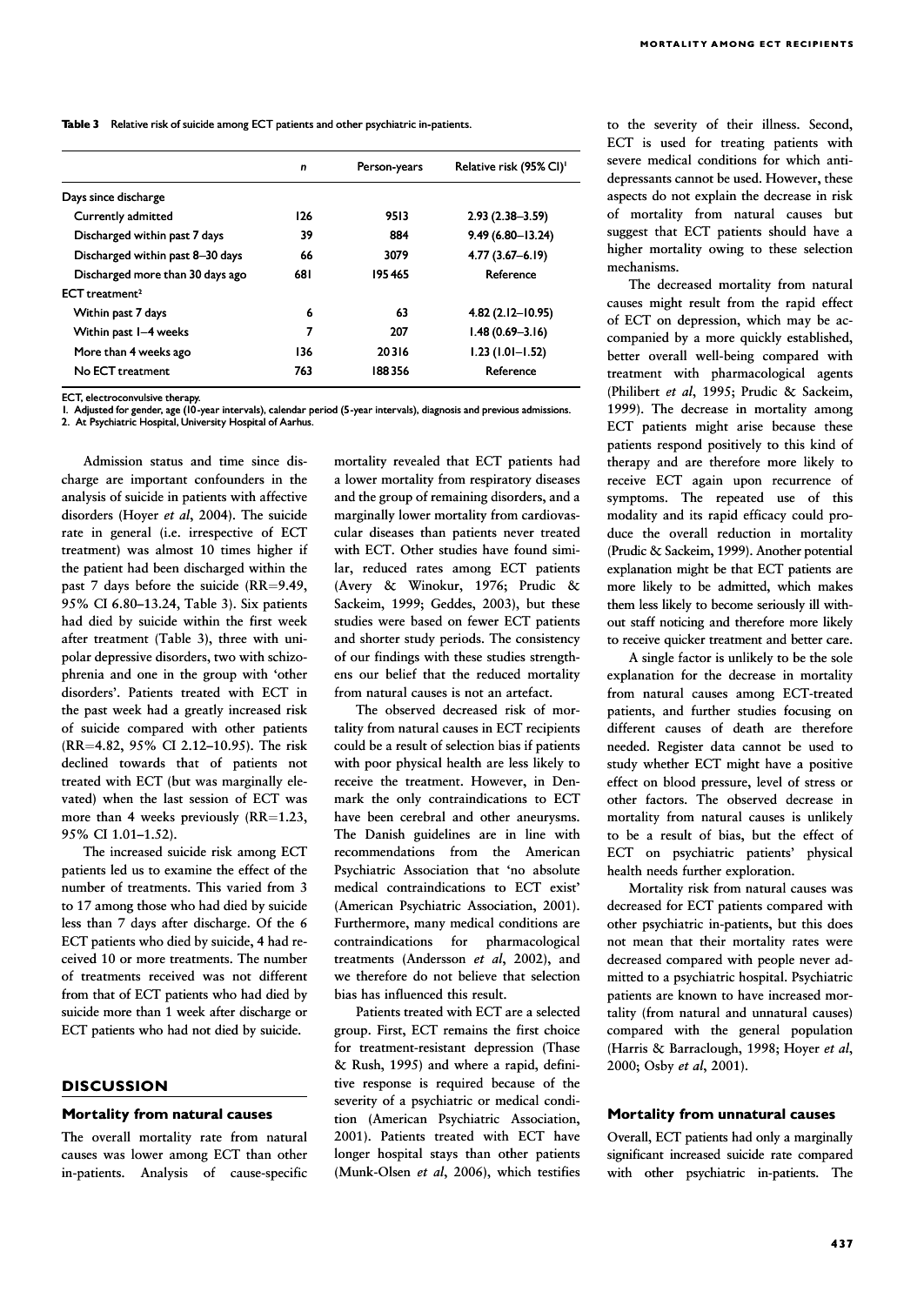present study did not compare suicide or other mortality rates with those of the general population. However, our results are in line with other national studies of Danish patients (Hoyer et al, 2000, 2004) that have included some of the present regional sample. These results are in line with the general literature on suicide risk in people with affective disorders (Harris & Barraclough, 1998).

Some studies have focused on ECT safety and have described mortality rates directly associated with ECT (Shiwach et al, 2001; Nuttall et al, 2004). Shiwach et al (2001) reported that 30 of 8148 patients who received ECT during a 5-year period in Texas died within 14 days of ECT. Eight of these patients had died by suicide. The authors concluded that suicide might indicate failure of ECT. However, the severity of the psychiatric illness and the time required for the treatment to have a positive effect should be considered when assessing ECT as a preventative measure for suicide (Shiwach et al, 2001).

Our results should be interpreted with caution given the methodological limitations (i.e. the lack of information on variables associated with suicide) (Sharma, 2001). Our data came from registers and unfortunately no information was available on specific indications for receiving ECT, pharmacological treatments and dose, discontinuation of medication prior to a course of ECT, past suicide attempts, patient well-being before and after the treatment and whether patients were on pass (temporary leave) during the admission.

A total of six ECT-treated patients died by suicide within 1 week of receiving treatment. These patients did not receive less treatment than the other ECT patients (mean  $10.50$  treatments per series  $\nu$ .  $10.22$ for all ECT patients, range 3–17). The elevated risk of suicide was not therefore a result of early treatment discontinuation. Psychiatric admission and discharge are associated with an increased risk of suicide (Hoyer et al, 2004), as found in this study. However, the elevated suicide rates in relation to time since last ECT treatment persisted even when admission status and time since discharge were taken into account. Hence our findings can not be ascribed to the well-established general association between suicide and psychiatric admission status.

Unipolar affective disorder is a strong predictor for receiving ECT (Munk-Olsen et al, 2006), and risk of suicide is particularly high among people with affective

disorders (Mortensen et al, 2000). A total of 73 (49%) of the ECT patients who died by suicide during the study period had unipolar affective disorders. Since ECT is often administered to patients thought to be suicidal the risk might have been even higher if this group had not received ECT. Our results do not contradict the assertion that ECT might be under-utilised for suicidal patients (Nemeroff et al, 2001).

Others studies have reported a positive effect of ECT on short-term suicide rates, but it should be borne in mind that suicide risk has been a primary indication for the use of ECT since its introduction (Prudic & Sackeim, 1999), and therefore one would expect an elevated suicide rate among ECT patients. In the present study suicide risk was marginally increased among ECT recipients and was mainly, although not exclusively, confined to the first week after treatment. Therefore we could speculate that ECT returns the risk to the same (high) level of other patients with severe depression. However, another explanation is that almost a third of patients reported suicidal thoughts and acts prior to ECT in a study by Kellner et al (2005), and if patients are assigned ECT because they are at risk of suicide this will introduce bias. This bias would be expected to be stronger close to the time at which the treatment was administered. We believe that this bias (confounding by indication) is a likely explanation for the moderately increased suicide risk among ECT patients in our study and the more marked increase shortly after treatment.

Suicidal intent in patients with depression is rapidly relieved by ECT (Kellner et al, 2005) and we can not exclude the possibility that the risk during the first week after the last ECT session would have been higher if ECT had not been given to this particular subgroup of patients. This does not, however, exclude the possibility that elevated suicide rates immediately following ECT might be because ECT produces rapid improvement of depressive symptoms such as psychomotor retardation but does not eliminate suicidal impulses. This would indicate that patients should be assessed and monitored particularly carefully during this first period after relief of the depressive symptoms.

#### Implications

Compared with other psychiatric inpatients, ECT patients had an overall decreased mortality rate from natural causes but only a slightly increased suicide rate. A reduced mortality rate from natural causes among ECT patients has also been found in other studies, and there is a need for further investigation of the treatment and its potential effect on physical health. Although ECT patients are psychologically and physically severely ill, the decrease in mortality from natural causes implies that the treatment does not endanger but rather may have a positive effect on physical health.

The increased suicide rate among ECT patients shortly after treatment is probably a result of bias but our results also suggest that assessment and monitoring of suicide risk, and continuation treatment (e.g. antidepressants) continue to be important after the relief of depressive symptoms and ECT has been terminated.

## ACKNOWLEDGEMENTS

We thank Dr L. S. Stromgren who was the originator of the ECT register and Dr S. Bjerum for his help with data collection. This study was supported by the Stanley Medical Research Institute, The Danish Research Council (grant no. 22-02-0333) and the Health Insurance Foundation (Sygekassernes Helsefond, grant no. 11/212-95). Psychiatric epidemiological research at the National Centre for Register-Based Research is in part funded through a collaborative agreement with the Centre for Basic Psychiatric Research, Aarhus, Denmark.

## REFERENCES

Abrams, R. (2002) Electroconvulsive Therapy. Oxford University Press.

**American Psychiatric Association (2001)** The Practice of Electroconvulsive Therapy. Recommendations for Treatment, Training, and Privileging. APA.

Andersen, P. K., Borgen, Ø., Gill, R. D., et al (1993) Statistical Models Based on Counting Processes. Springer-Verlag.

Andersson, J. E., Bolwig, T. G., Jha, S. K., et al (2002) ECT behandling i Danmark. 1-108 . Dansk Psykiatrisk Selskab.

Avery, D. & Winokur, G. (1976) Mortality in depressed patients treated with electroconvulsive therapy and antidepressants. Archives of General Psychiatry, 33, 1029^1037.

Fink, M. (2001) Convulsive therapy: a review of the first 55 years. Journal of Affective Disorders, 63,  $1 - 15$ .

Geddes, J. (2003) Efficacy and safety of electroconvulsive therapy in depressive disorders: a systematic review and meta-analysis. Lancet, 361, 799-808

Harris, E. C. & Barraclough, B. (1998) Excess mortality of mental disorder. British Journal of Psychiatry,  $173$ ,  $11 - 53$ .